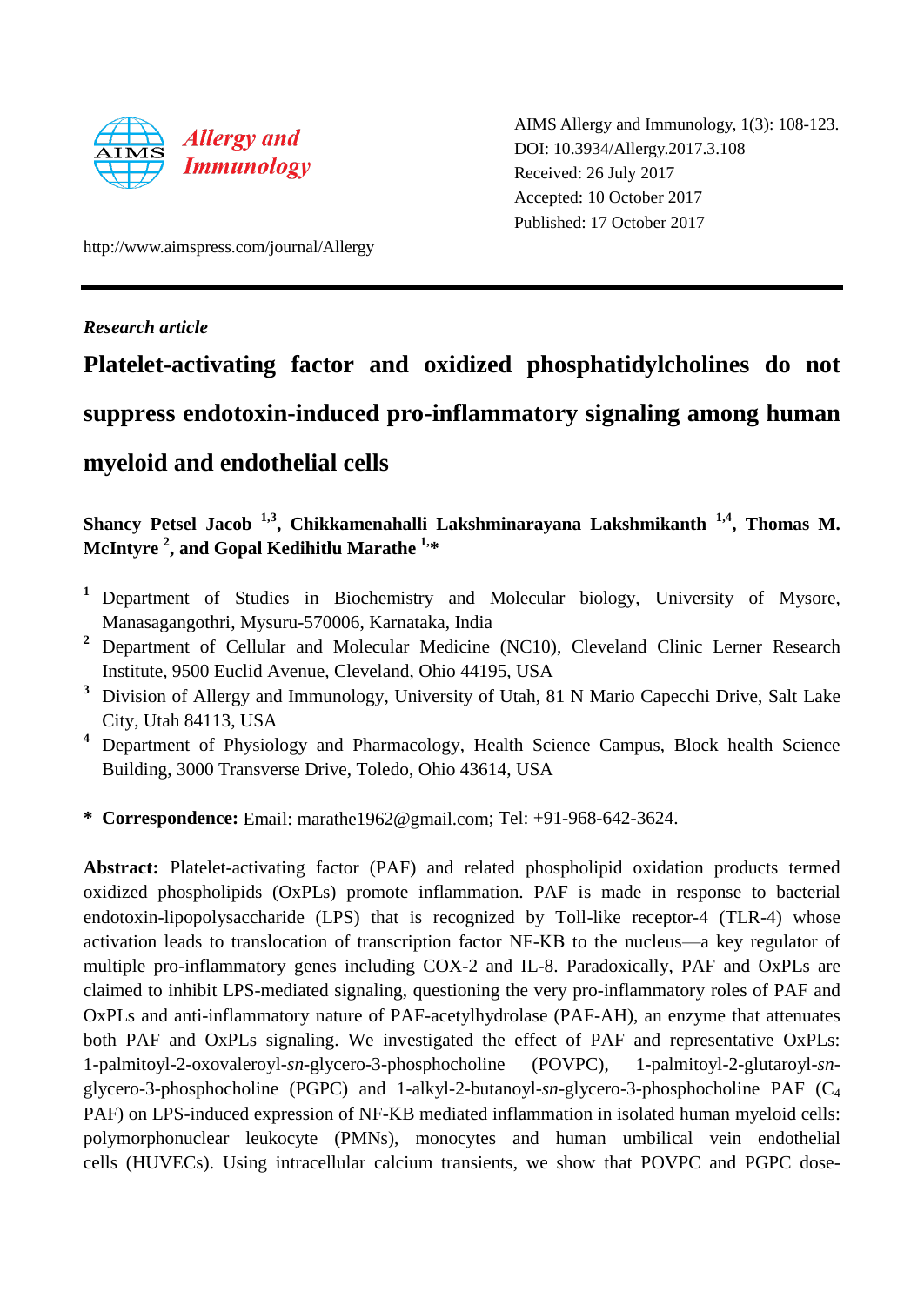dependently activate the PAF-receptor (PAF-R) in PMNs, that can beblocked by the PAF-R antagonist WEB-2086 and rPAF-AH pre-treatment. All the three cell types express minute or no detectable COX-2 when stimulated with either PAF  $(0.1 \mu M)$  or OxPLs  $(0.1 \mu M)$  alone. While LPS (100 ng/mL) induced expression of COX-2 in all the cell types, pre-activation of PAF-R with PAF (0.1  $\mu$ M) or OxPLs (0.1  $\mu$ M) did not suppress LPS (100 ng/mL)-induced COX-2 expression and in fact we obresved incereased  $PGE_2$  levels in an NS-398 sensitive manner. In addition, preactivation of PAF-R significantly augmented LPS (100 ng/mL)-induced IL-8 production in PMNs. Thus, PAF and OXPLs do not suppress the ability of LPS to exert its pro-inflammatory effects in isolated human vascular cells.

**Keywords:** platelet activating factor (PAF); oxidized phospholipids (OxPLs); endotoxin; cyclooxygenase-2 (COX-2); vascular inflammation

## **Abbreviations**

| $COX-2$      | Cyclooxygensae-2                       |
|--------------|----------------------------------------|
| <b>GPCR</b>  | G-Protein Coupled Receptor             |
| <b>HUVEC</b> | Human Umbilical Vein Endothelial Cells |
| <b>LPS</b>   | Lipopolysaccharide                     |
| NF-KB        | Nuclear Factor-Kappa B                 |
| OxPL         | Oxidized Phospholipid                  |
| <b>PAF</b>   | <b>Platelet-Activating Factor</b>      |
| PAF-AH       | PAF-Acetylhydrolase                    |
| PAF-R        | PAF-Receptor                           |
| <b>PAMP</b>  | Pathogen Associated Molecular Pattern  |
| <b>PMN</b>   | Polymorphonuclear Leukocytes           |
| <b>PUFA</b>  | Polyunsaturated Fatty Acid             |
| TLR.         | Toll-Like Receptor                     |
|              |                                        |

### **1. Introduction**

A meticulously concerted network consisting of monocytes, macrophages and polymorphonuclear leukocytes (PMNs) make up the innate immune system that is highly sensitive to microbial invasion/injury and responds by synthesizing a variety of inflammatory mediators [1]. Among the various pathogen associated molecular patterns (PAMPs) recognized by Toll-like receptors (TLRs), lipopolysaccharide (LPS)—a major membrane lipoglycan of Gram-negative bacteria is of special importance and is most thoroughly studied [2,3]. The pro-inflammatory effect of LPS is conveyed via Toll-like receptor-4 (TLR-4) [4], leading to the downstream activation of NF-KB, the master regulator for the induction of a repertoire of inflammatory genes [5,6]. The NF-ΚB mediated inflammatory genes are known to play a vital role in the initiation and amplification of many systemic inflammatory diseases [7–10]. A key lipid mediator involved in these events is PAF, an autocoid, usually present in low levels in quiescent cells but either expressed or secreted by innate immune cells upon appropriate stimulation [11]. PAF synthesis in response to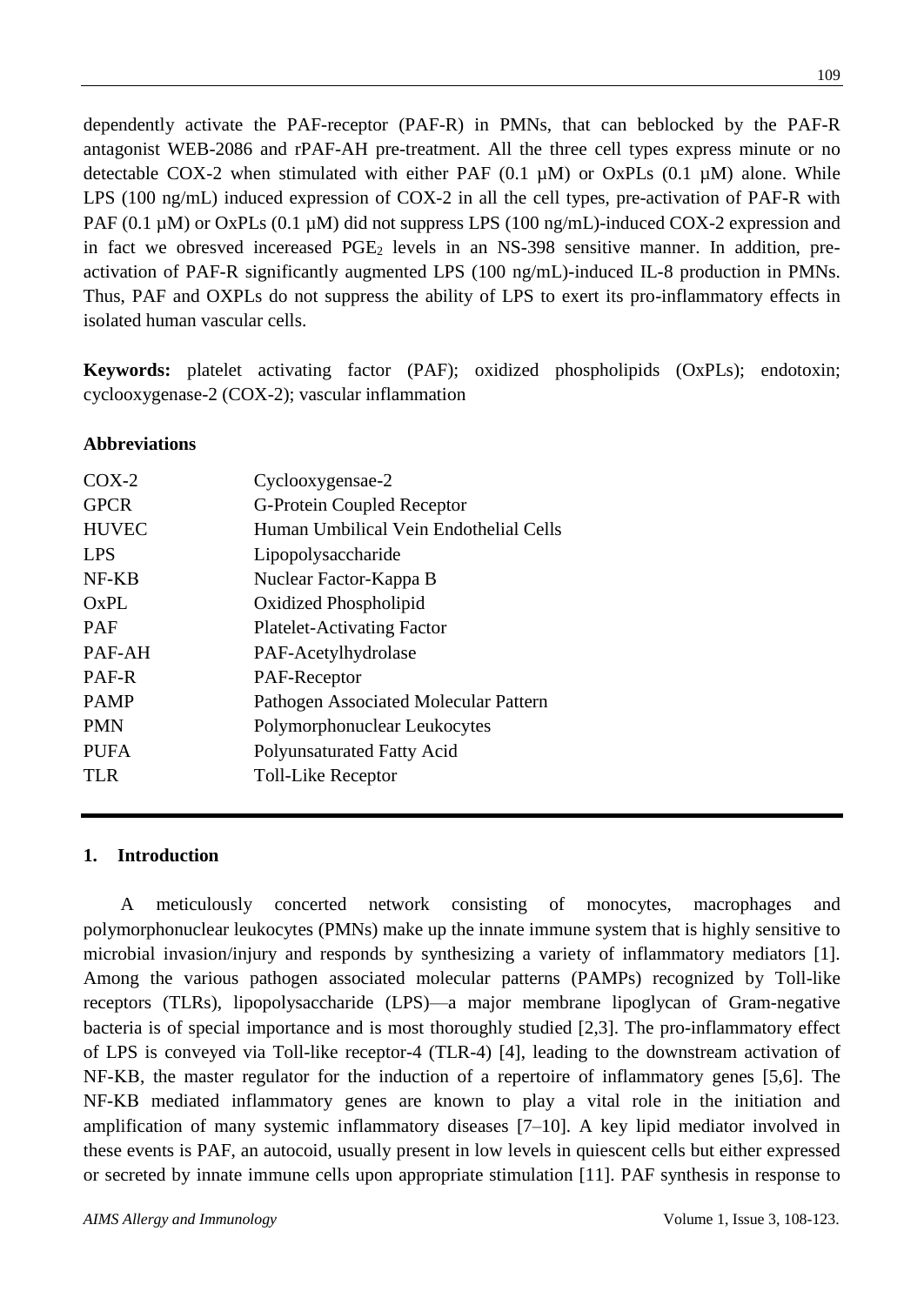inflammatory stimuli is rapid and vigilantly regulated owing to its multi-faceted function and unique ability to activate immune cells at sub-picomolar concentrations [11]. Considerably, dysregulated PAF signaling is evidently the underlying cause for a host of inflammatory diseases [12,13]. PAF exerts its action via platelet activating factor receptor (PAF-R)—a typical GPCR [14] that specifically recognizes the *sn*-1 ether/ester bond and a short *sn*-2 moiety of this unusual phospholipid. However, PAF homologs with ester bond at *sn*-1position are several fold less potent than their ether counter parts [11]. The functional requirement to activate PAF-R allows several structural analogs of PAF termed OxPLs to substantially activate the PAF-R with varying potencies [15–18], although a separate receptor for the selected OxPLs has also been suggested [19]. More recently, OxPLs with a slightly longer *sn*-2 residue up to 9 carbon length such as KHdiA-GL PAF (7-carbon long), KOdiA-LPAF (8-carbon long) and HAz-LPAF (9-carbon long) have been shown to bind PAF-R and invoke responses that mimic PAF [20].

Endogenously, these bioactive lipid species are generated by unregulated non-enzymatic oxidation of polyunsaturated fatty acid (PUFA) residues by reactive oxygen species (ROS) and H2O<sup>2</sup> [16]. Since PUFAs are targets for oxidation and mostly esterified at *sn*-2 position of the glycerol backbone of alkyl/acyl phosphatidylcholines, their oxidation yields truncated phospholipids with short  $sn-2$  residues, making them appropriate PAF-R ligands. Relevantly, OxPLs mimic many of the biological effects of PAF and contribute to inflammatory pathophysiology [16–23], hence are collectively referred as "PAF-mimetics or PAF-like lipids". Oxidation of phospholipids such as 1-palmitoyl-2-arachidonoyl-*sn*-glycerol-3-phosphocholine (PAPC) generates a series of OxPAPC, predominantly 1-palmitoyl-2-oxovaleroyl-*sn*-glycero-3-phosphocholine (POVPC) and 1-palmitoyl-2 glutaroyl-*sn*-glycerol-3-phosphocholine (PGPC) [17,24]. Additionally, fragmentation of hexadecylarachidonoyl-phosphatidylcholine yields butanoyl/butenoyl analogs of PAF (C-4 PAF) that are only ten to hundred folds less potent than PAF [15]. Such truncated phospholipids can activate PMNs, monocytes, eosinophils as well as platelets and are validated to be the major components of oxidized low density lipoprotein (OxLDL) that promotes atherogenesis [16,25,26] in atherosclerotic plaque [27], smokers and alcoholic blood [28,29], inflamed tissues [30] and in models of cutaneous inflammation [31].

Curtailing the potency of this extended family of PAF and related OxPLs in circulation is primarily achieved by the hydrolysis of their *sn*-2 moiety by a family of related anti-inflammatory enzymes—"PAF-acetylhydrolase (PAF-AH)", of which the plasma form is thoroughly characterized [32]. The exceptionally extended substrate specificity of PAF-AH thus terminates the inappropriate signaling of OxPLs that are likely to circumvent other cellular controls [23]. Decrease in circulating PAF-AH levels together with the susceptibility of PAF-AH deficient subjects to asthma and other inflammatory diseases, nevertheless explains the very anti-inflammatory nature of this enzyme [23].

Studies have shown that OxPLs upregulate the expression of pro-inflammatory cytokines including IL-6 [22], IL-8 [33] and chemokines such as Monocyte chemoattractant protein-1 (MCP-1) [34] and inducible cyclooxygenase-2 (COX-2) [33]. Further evidence implicating the upregulation of COX-2 by OxPLs comes from the study by Pontsler et al. [35], where oxidized alkyl phospholipids derived from OxLDL enhanced COX-2 induced prostaglandin  $E_2$  (PGE<sub>2</sub>) in human monocytes via peroxisome proliferator activated receptor gamma (PPARγ), a receptor highly expressed in atherosclerotic plaques [36]. Presence of OxLDL along with PPARγ and COX-2 [37] in atherosclerotic plaques probably suggests their synergistic participation in atherogenesis.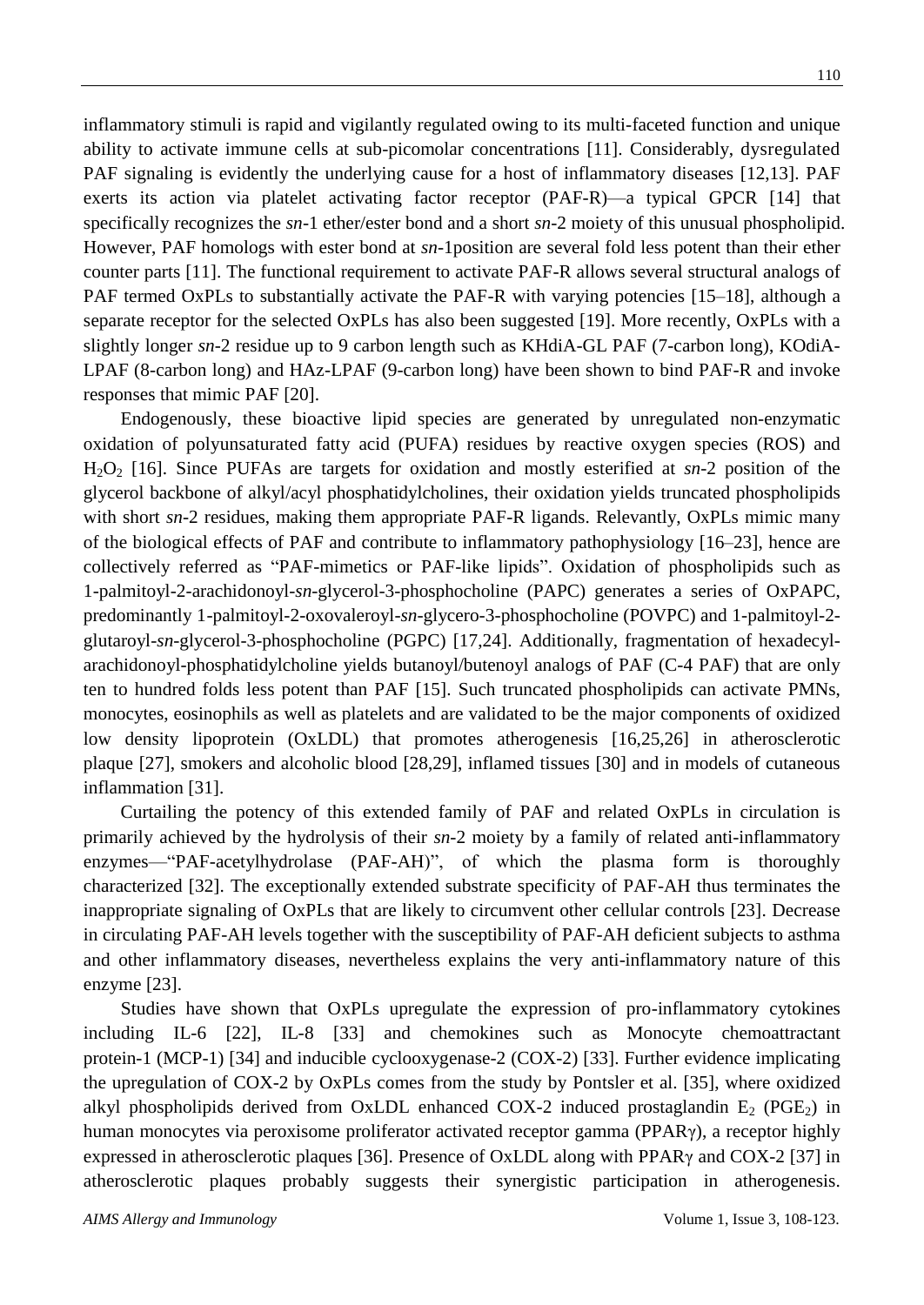Additionally, phospholipids derived from OxLDL induce intracellular calcium transients and also cause PMNs to adhere to activated endothelium [38]. Furthermore, OxPLs have also been identified to promote TNF-α-induced cell death [39].

Despite, substantial evidences affirming the pro-inflammatory roles of PAF and OxPLs, few conflicting reports claiming the inhibitory actions of OxPLs on LPS-induced effects [40–43], questions the very anti-inflammatory nature of PAF-AH and pro-inflammatory properties of PAF and OxPLs. We examined the influence of the three representative OxPLs-POVPC, PGPC and C-4 PAF on LPS-induced effects in neutrophils and monocytes, that express both functional PAF-R and TLR-4, and human umbilical vein endothelial cells (HUVECs) that lack canonical PAF-R [19], but still express functional TLR-4. We show that PAF and related OxPLs do not suppress, but rather amplify LPS-induced expression of NF-ΚB mediated inflammatory readouts in these isolated cell types in vitro. Oxidatively generated phospholipids are thus likely to exaggerate LPS-induced effects and thereby intensify the progression of inflammation.

## **2. Materials and Methods**

LPS from *Escherichia coli* O111:B4 was purchased both from List Biological Laboratories, Inc. (Campbell, CA) and from Sigma Chemicals Co. (St. Louis, MO). Dextran and MCDB/12 medium were from Sigma Chemicals Co. (St. Louis, MO). PAF (C16), LysoPAF, C-4 PAF and Lyso PC were obtained from Avanti Polar Lipids (Alabaster, AL). Hanks Balanced Salt Solution (HBSS) was purchased from HiMedia (Mumbai, India) and also from Cleveland Clinic Media Core (Cleveland, OH). Human serum albumin was from Baxter Healthcare (Glendale, CA). rPAF-AH was from ICOS Corp. (Bothell, WA) and Ficoll-Paque was obtained from GE Healthcare Bio-Sciences(Uppsala, Sweden). Sterile tissue culture plates were purchased from Nest Biotech Co. (Jiangsu, China). COX-2 specific monoclonal antibody, arachidonic acid, NS-398, POVPC, PGPC and PGE<sub>2</sub> ELISA kit were from Cayman chemicals (AnnArbor, MI) and β-Actin antibody was from MP Biomedicals (SantaAna, CA). Secondary antibodies were from Biosource (Camarillo, CA). Protease inhibitor cocktails-Roche Complete Mini was from Roche (Basel, Switzerland), Protease Arrest was from GenoTechnology, Inc. (St. Louis, MO), and Halt Protease was from Pierce (Rockford, IL). M199 was from Mediatech, Inc. (Herndon, VA), BCA protein assay kit was from Pierce (Rockford, IL) and Immobilon-P was from Millipore Corp. (Bradford, MA). Fura 2-AM was from Santa Cruz Biotechnology (Dallas, TX). Human IL-8 Duoset ELISA kit was obtained from R&D Systems (Minneapolis, MN). Human umbilical vein endothelial cells (HUVEC) were kindly provided by Dr. Paul DiCorleto (Lerner Research Institute, Cleveland Clinic Foundation, Cleveland, OH).

#### *2.1. Isolation of human PMNs and monocytes*

Approval for the use of isolated human cells was obtained from the Institutional Human Ethical Clearance Committee (IHEC) of the University of Mysore, India (No. IHEC-UOM No. 104Ph.D/2015-16). Venous blood was drawn from healthy human volunteers (non-smokers) with informed consent as per the guidelines of IHEC, University of Mysore, Mysuru, and PMNs were isolated by dextran sedimentation and centrifugation over Ficoll as described by Zimmerman et al. [44]. The isolated PMNs were resuspended in HBSS/A (HBSS containing 0.5% human serum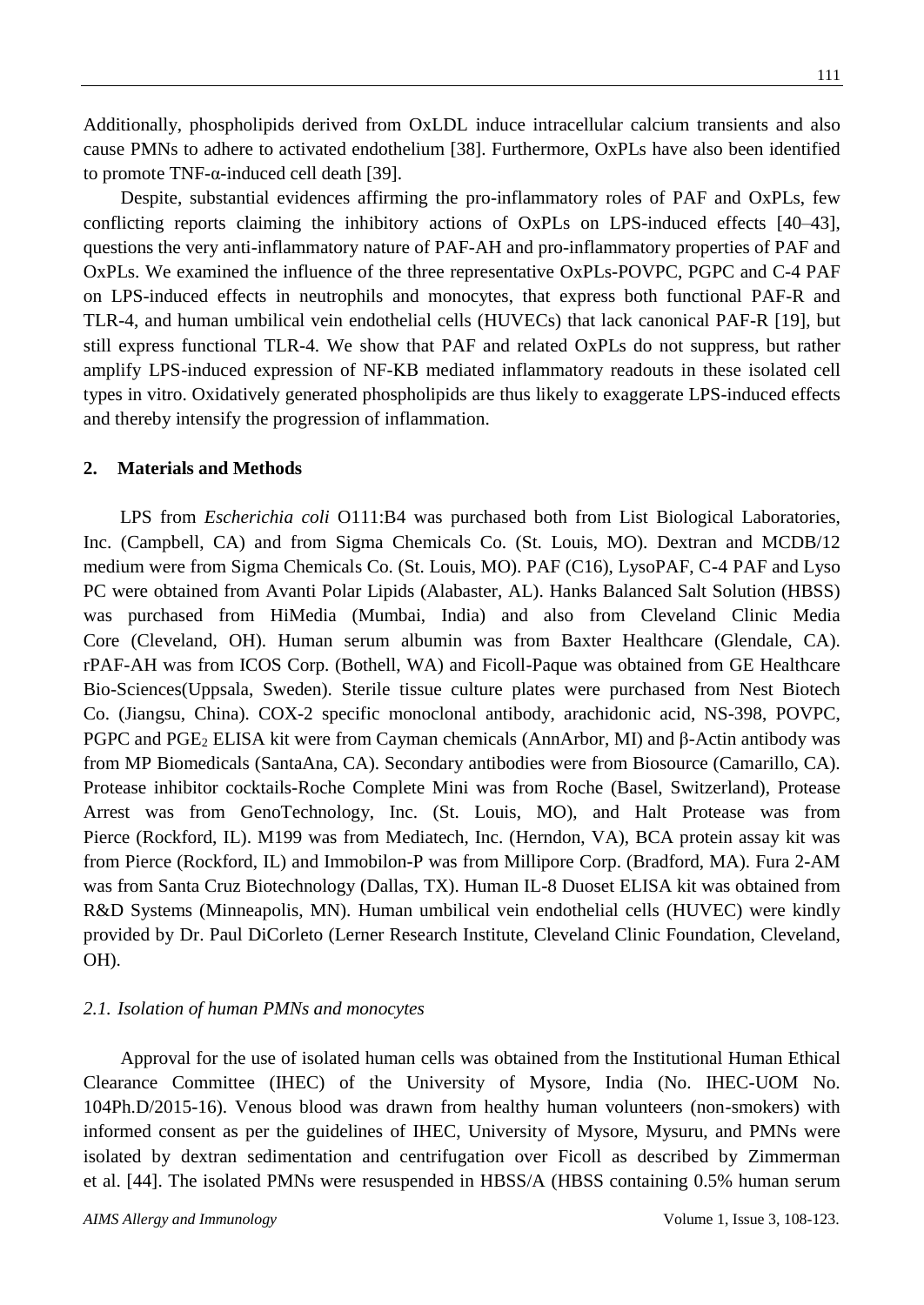albumin) or in M199. Mononuclear cells were collected at the inter phase of the Ficoll gradient, washed and resuspended in HBSS/A and used as monocyte enriched cell population.

## *2.2. Measurement of intracellular Ca 2+ transients in human PMNs*

Changes in intracellular  $Ca^{2+}$  flux in isolated PMNs in response to POVPC and PGPC were measured according to Marathe et al. [38]. Briefly, isolated PMNs  $(2.5 \times 10^6 \text{ cells/mL})$  were incubated with Fura 2-AM (1 µM) at 37 ℃ for 45 min in dark. A concentration-dependent change in  $Ca<sup>2+</sup>$  flux in these cells in response to indicated concentrations of POVPC and PGPC were measured at 340 and 380 nm with emission collected at 510 nm. In parallel experiments, PMNs were pretreated with a PAF-R antagonist, WEB-2086 (10  $\mu$ M) for 30 min and then tested for POVPC (1  $\mu$ M) or PGPC (1 µM) stimulated calcium transients or POVPC and PGPC were pre-treated with rPAF-AH (10 ng/mL) for 30 min and then used to stimulate PMNs. Subsequently, to check if these cells were responsive, they were stimulated with 1 nM/1 µM PAF at indicated time.

#### *2.3. Western blotting for cyclooxygenase-2*

Human PMNs ( $5 \times 10^6$  cells/mL) were suspended in M199 medium and pre-treated with or without PAF or OxPLs (0.1  $\mu$ M) for 30 min followed by LPS (100 ng/mL) for 3 hours at 37 °C. In few experiments, we added 20 µM exogenous arachidonic acid before the cell harvest for measuring PGE<sub>2</sub>. In other set of experiments, PMNs were treated with NS-398 (10 µM) before harvesting the cells. PMNs were treated with a combination of three protease inhibitor cocktail (Protease arrest, Roche Complete mini and Halt Protease) containing EDTA (10 mM) and DTT (5 mM) 30 min prior to cell harvest (This combination of these three protease inhibitors substantially control proteolysis in this protease loaded cell type). Cells were centrifuged at 300  $\times$  g for 5 min at 37 °C and media were aspirated and used to measure  $PGE_2$  as described below. Cell pellet was lysed with lysis buffer containing protease inhibitor cocktail. The proteins were resolved on a 7.5% SDS-PAGE and transferred to an Immobilon-P membrane by Bio-Rad semidry transfer apparatus. The membrane was blocked with 5% non-fat dry milk and probed with monoclonal COX-2 specific antibody at 1:1000 dilution and β-actin antibody at 1:20,000 dilution. Appropriate horseradish peroxidase conjugated secondary antibody was used and blots were developed by chemiluminescence (Bio-Rad) according to manufacturer's instructions. In a few experiments, monocytes  $(5 \times 10^6 \text{ cells/mL})$  were stimulated with or without PAF or PAF-like lipids (0.1 µM) for 30 min followed by LPS (100 ng/mL) for 18 hours at 37 ℃. Culture supernatants were aspirated for ELISA analysis while cellular contents were lysed in the presence of protease inhibitor cocktail and blotted for COX-2 expression as described above. When HUVECs were used for COX-2 expression, they were plated overnight in 6-well plates in MCDB/12 media supplemented with 15% foetal bovine serum. The next day, cells were washed twice with PBS (pH 7.4) containing low serum (2%) and pre-incubated with or without indicated lipids for 30 min followed by LPS for 4 hours. Culture supernatants were used for  $PGE_2$ ELISA as described below. HUVECs were washed twice with PBS and then with ice cold cell lysis buffer containing protease inhibitors. Cellular materials were scraped and removed. The lysates were kept on ice for 30 min and then centrifuged at 4 °C for 5 min at  $10,000 \times g$ . Protein content of the supernatant was quantitated using BCA protein assay kit and blotted for COX-2 as described above.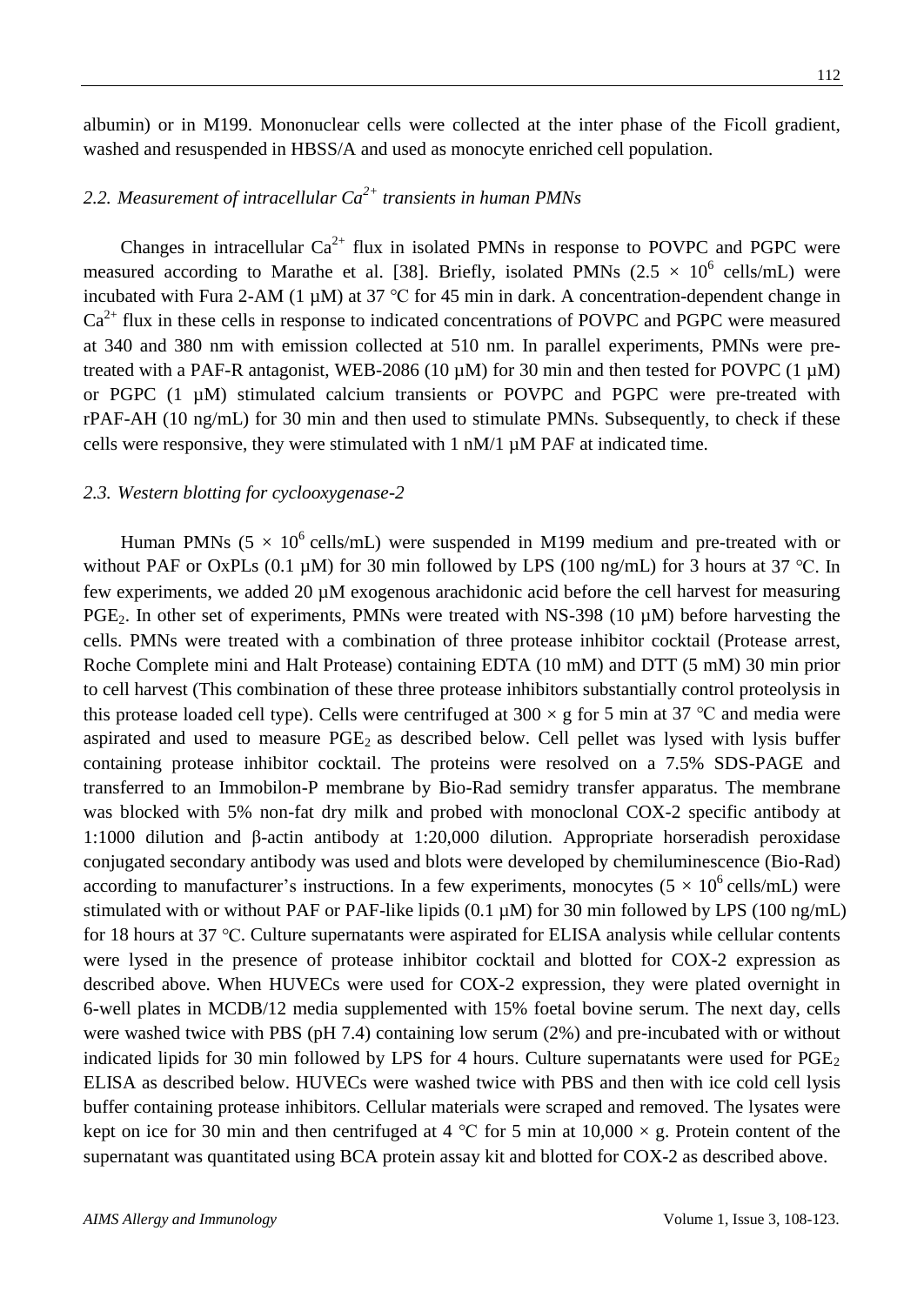#### *2.4. Quantification of PGE<sup>2</sup>*

The culture supernatants of stimulated human PMNs, monocytes or HUVECs from their respective media containing arachidonic acid (10 µM), added just before harvest, were aspirated, followed by an immediate acidification to pH 3.0 with formic acid. The prostaglandins were selectively extracted with ethyl acetate and dried under nitrogen. The residue was then resuspended in buffer provided in the ELISA kit and was used according to manufacturer's instructions.

#### *2.5. Quantification of IL-8*

Human PMNs were suspended in M199 media containing HEPES (25 mM, pH 7.2) and preincubated with POVPC, PGPC or C-4 PAF  $(0.1 \mu M)$  for 30 min followed by LPS  $(100 \text{ ng/mL})$  for 3 hours. Culture supernatants were collected and used either directly in ELISA or concentrated using Amicon Ultra 5,000 MWCO filters (Millipore). IL-8 protein levels were quantitatively assessed by ELISA according to the manufacturer's protocol. The quiescent PMNs had undetectable IL-8 on ELISA.

#### **3. Results**

#### *3.1. POVPC and PGPC cause intracellular calcium flux via PAF-R in PMNs*

PAF-R agonists are potent inducers of rapid intracellular  $Ca^{2+}$  mobilization where, as low as 1 pM PAF causes rapid and significant increase in intracellular  $Ca^{2+}$  in PMNs [15]. Using isolated PMNs, we checked the ability of POVPC and PGPC to directly activate PAF-R and cause changes in intracellular  $Ca^{2+}$  levels. Both POVPC and PGPC efficiently provoked intracellular  $Ca^{2+}$  flux in a concentration–dependent way  $(0.01-1 \mu M)$  (Figure 1) that could be inhibited by pre-treating the PMNs for 30 min with PAF-R antagonist, WEB-2086 (10  $\mu$ M). The response of POVPC and PGPC was also effectively abolished by pre-incubating them with selective phospholipase  $A_2$ , PAF-AH (10 ng/mL). Subsequent addition of PAF (1 nM–1  $\mu$ M) to these cells showed that the cells were still responsive to PAF. This implies that OxPLs-POVPC and PGPC appear to signal via PAF-R, but are however relatively weak agonists of PAF-R when compared to PAF.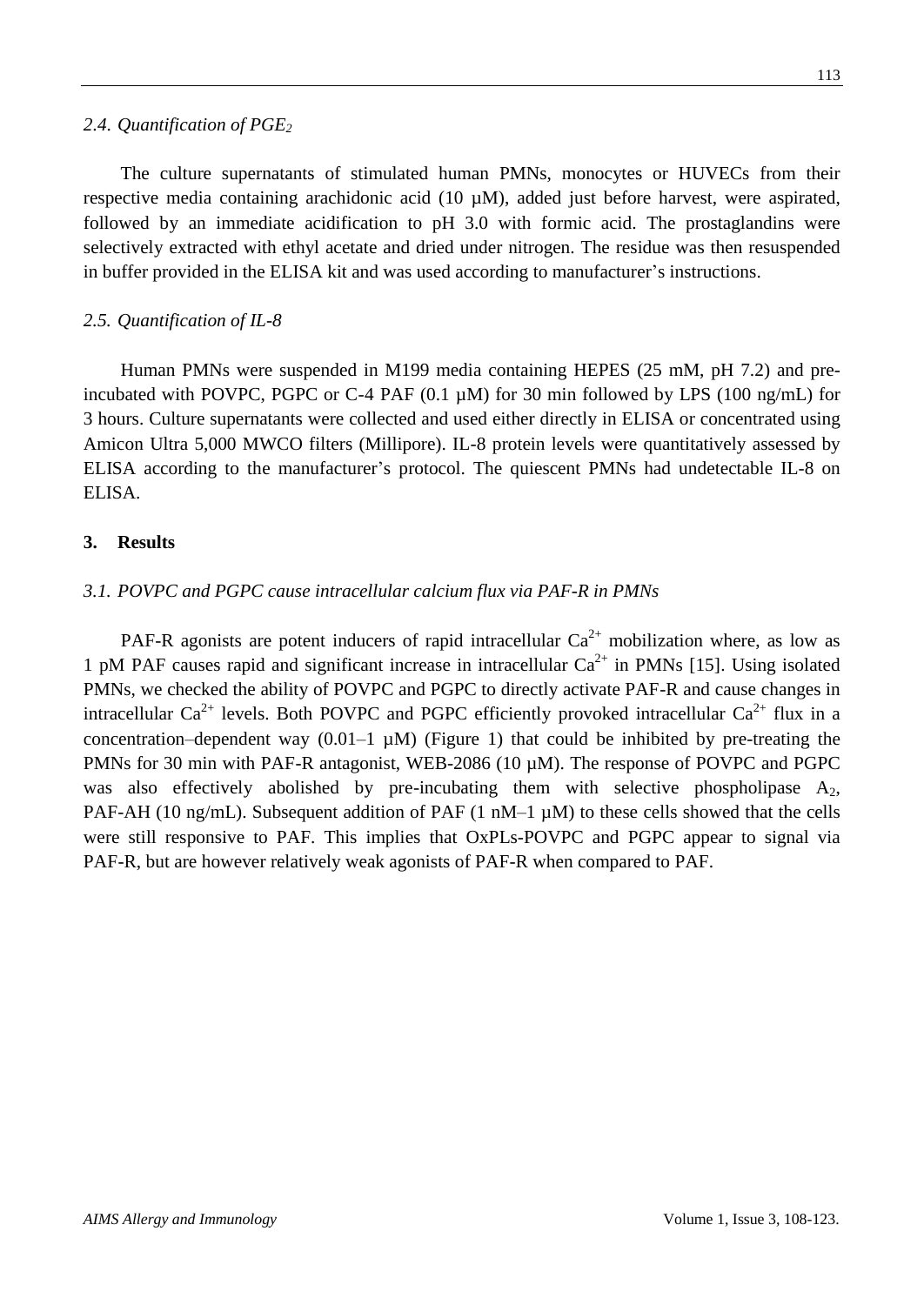

**Figure 1.** POVPC and PGPC signal via PAF-R in PMNs. Freshly isolated PMNs  $(2.5 \times 10^6 \text{ cells/mL})$  were loaded with  $Ca^{2+}$  sensitive dye Fura 2-AM and stimulated with increasing concentrations  $(0.01 \mu M - 1 \mu M)$  of POVPC  $(A)$  and PGPC  $(B)$ . Rapid changes in intracellular  $Ca^{2+}$  were detected by dual excitation at 340 and 380 nm with emission at 510 nm. In parallel experiments, POVPC  $(1 \mu M)$  and PGPC  $(1 \mu M)$ were pre-treated with rPAF-AH (10 ng/mL) for 30 min and then added to PMNs to check for changes in intracellular  $Ca^{2+}$  (C) and (D). To show POVPC and PGPC caused intracellular  $Ca^{2+}$  via PAF-R, PMNs were treated with WEB-2086 (10  $\mu$ M) before stimulating with POVPC  $(1 \mu M)$   $(E)$  and PGPC  $(1 \mu M)$   $(F)$ . To show cell responsiveness, PAF (1 nM C and D; 1  $\mu$ M E and F) was added at time indicated by second solid arrow. Data represented as 340/380 nm ratios on the Y-axis and 5 min time period on X-axis.

#### *3.2. COX-2 as an inflammatory marker*

COX-2 is an inducible enzyme expressed by a variety of cells in response to various stimuli such as endotoxins, interleukins, growth factors and many more [45,46]. Human leukocytes such as PMNs and monocytes are known to express both PAF-R [38] and TLR-4 and possess inducible COX-2 [47]. Hence, we examined the expression of COX-2 in response to PAF and PAF-like lipids in human PMNs, monocytes and also in cells that do not express canonical PAF-R, yet possess functional TLR-4 such as umbilical vein endothelial cells [19]. Stimulation of PMNs (Figure 2A) and HUVECs (Figure 2C) with PAF or OxPLs (0.1  $\mu$ M) for 30 min expressed minute or no COX-2, while monocytes expressed considerable amount of COX-2 (Figure 2E). Alternatively, we assessed the effect of pre-activation of PAF-R on LPS-induced COX-2 expression in these cell types. Preincubation of PMNs, monocytes and HUVECs with PAF or PAF-like lipids (0.1  $\mu$ M), for 30 min followed by LPS (100 ng/mL) exposure for indicated time points did not suppress expression of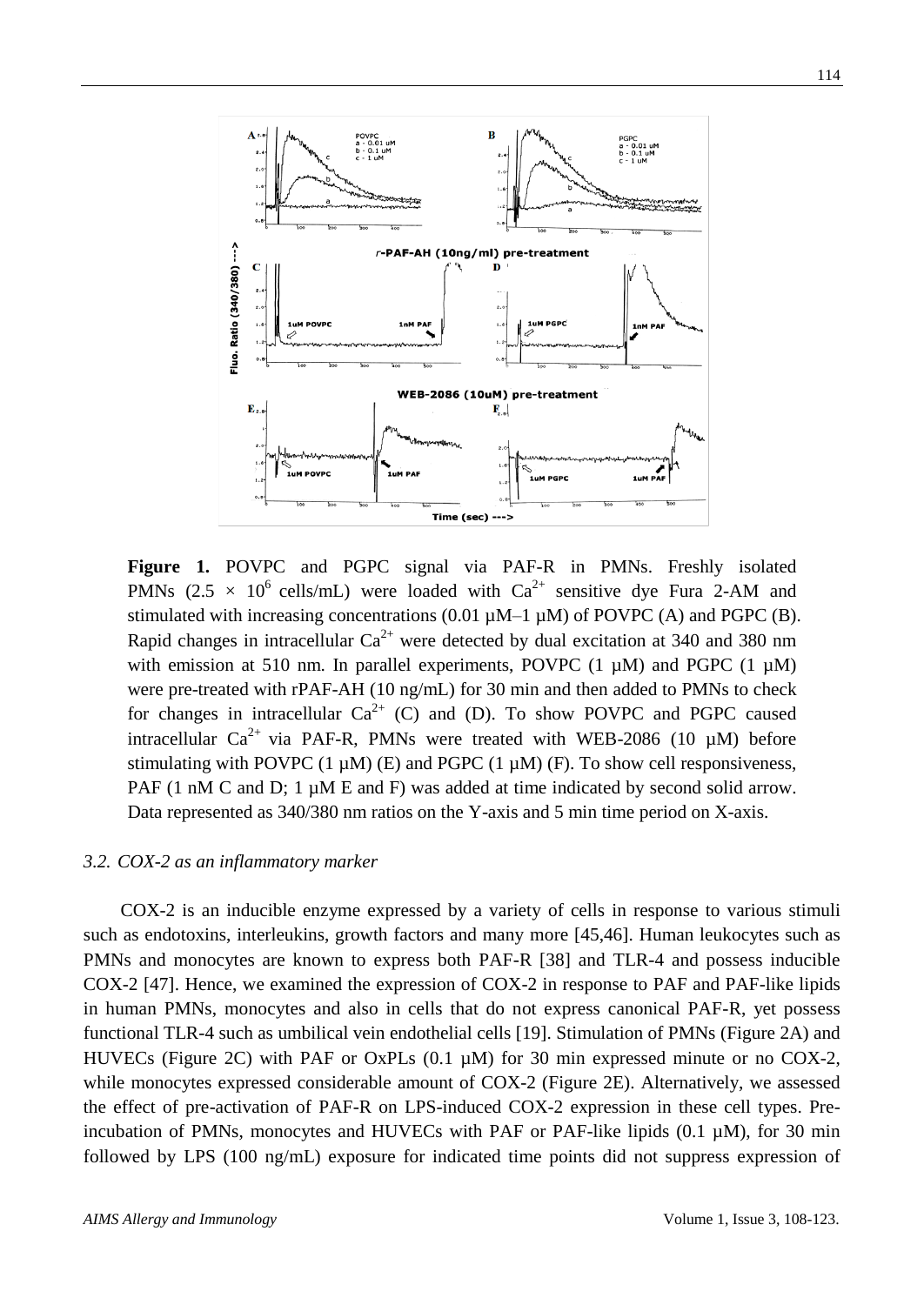

**Figure 2.** COX-2 expression in stimulated (A) PMNs (B) Monocytes (C) HUVECs and their corresponding  $PGE_2$  levels (B, D and F). Human PMNs, monocytes and HUVECs in the irrespective medium were pre-treated with or without PAF, POVPC, PGPC and  $C_4$ PAF at 0.1 µM for 30 min followed by LPS (100 ng/mL) and serum at 37 °C for indicated time points as mentioned in "Materials and Methods". In a few experiments, 20 µM arachidonic acid was added before the cell harvest and in a few experiments the cells were treated with NS-398 (10  $\mu$ M) before stimulating with agonists. The cells were treated with a combination of three protease inhibitor cocktail containing EDTA (10 mM) and DTT (5 mM) 30 min prior to the cell harvest and centrifuged at  $300 \times g$  for 5 min at 37 °C. Cell suspension was aspirated and used to measure  $PGE_2$  after selectively extracting prostaglandins (see Materials and Methods) by ELISA. Cell pellets were lysed with lysis buffer containing protease inhibitor cocktail. The proteins were resolved on a 7.5% SDS-PAGE and transferred to an Immobilon-P membrane. The membrane was blocked with 5% non-fat dry milk and probed with monoclonal COX-2 specific antibody (1:1000 dilution) and β-actin antibody (1:20,000 dilution). Appropriate horseradish peroxidase conjugated secondary antibody was used and blots were developed by chemiluminescence. Each experiment was repeated more than 3 times with similar results.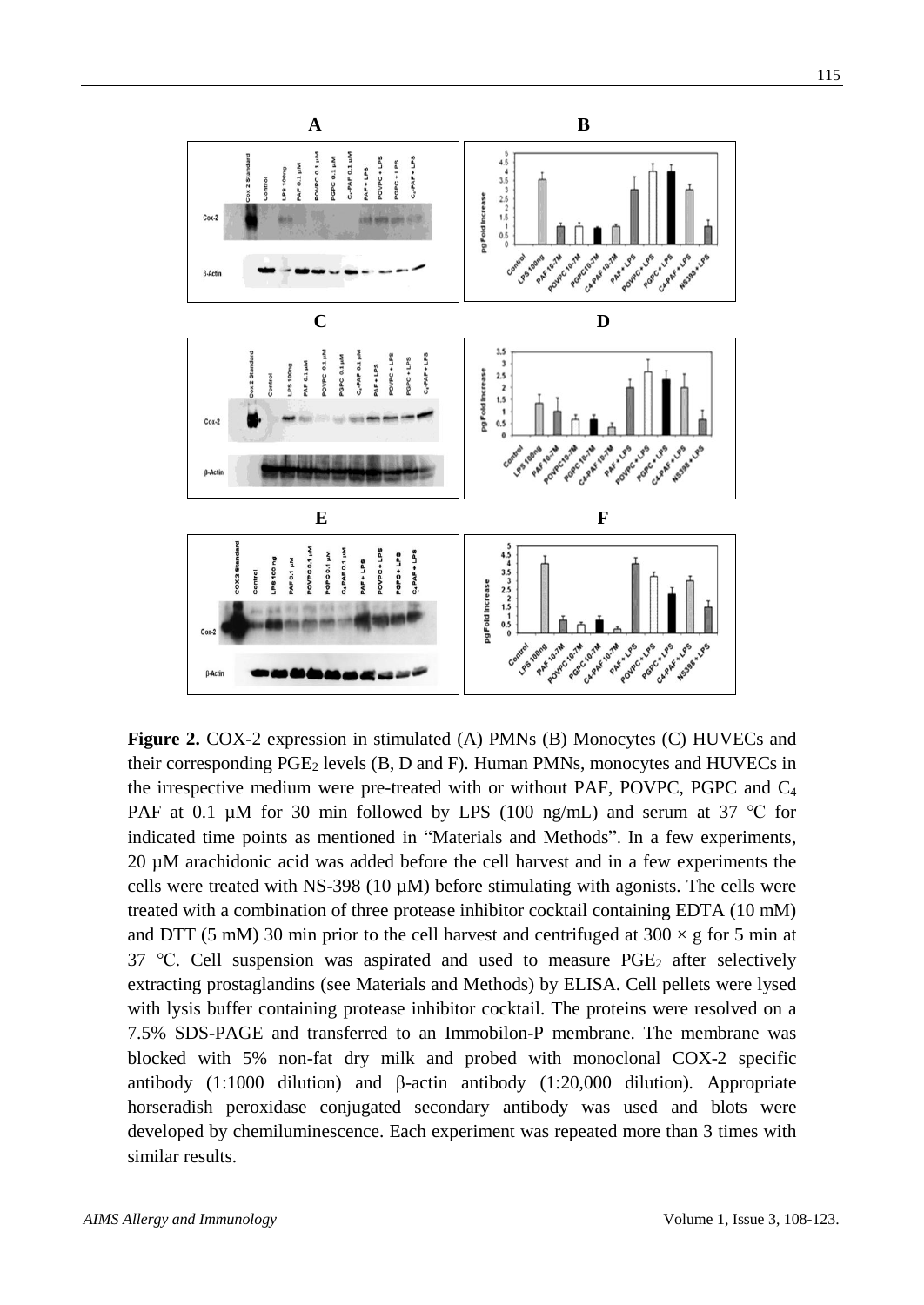LPS-induced COX-2 (Figure 2A, C and E). Stimulation of all the three cell types to LPS (100 ng/mL) alone for indicated time points showed appreciable amount of COX-2 expression.

## *3.3. Expression of COX-2 correlates with PGE2 levels*

COX-2 expression results in the synthesis of several prostaglandins from arachidonic acid that is released from membrane phospholipids during an inflammatory insult [48]. Hence, we measured one of the major products,  $PGE_2$  in the supernatants of stimulated PMNs, monocytes and HUVECs by ELISA. All the three cell types secreted  $PGE_2$  upon stimulation with LPS (100 ng/mL), while prior exposure of the cells to specific COX-2 inhibitor NS-398 (10 µM) resulted in reduction of LPSinduced  $PGE_2$  release (Figure 2B, D and F) suggesting, that the induced  $COX-2$  was responsible for the  $PGE_2$  being produced. Subsequently, pre-activation of PAF-R in these cell types by PAF or OxPLs (0.1  $\mu$ M) augmented LPS (100 ng/mL)-induced production of PGE<sub>2</sub> levels (Figure 2B, D and F). Although, corresponding increase in COX-2 expression is difficult to see in these myeloid cells loaded with proteases. However, production of  $PGE_2$  was increased in all the cell types. As the substrate arachidonic acid is limiting, it is necessary to add exogenous arachidonic acid to see measurable amount of eicosanoids.

## *3.4. PAF and PAF-like lipids prime LPS-induced IL-8 secretions in PMNs*

LPS is a potent inducer of IL-8 synthesis in a multitude of cell types [49]. Apparently, PAF-R activation in PMNs stimulates the synthesis of various pro-inflammatory cytokines, most important among them being IL-8 [50,51]. This occurs via mTOR pathway as demonstrated previously by Yost et al. [51]. We examined the effect of PAF and OxPLs on LPS-induced IL-8 secretion in PMNs. Stimulating PMNs with LPS (100 ng/mL) for 30 min resulted in significant increase in IL-8 levels that was efficiently blocked by IL-10, while 0.1 µM of PAF, PGPC, POVPC and C-4 PAF induced minute or no IL-8. However, pre-activation of PAF-R in PMNs with PAF (0.1  $\mu$ M) or OxPLs (0.1  $\mu$ M) for 30 min followed by stimulation with LPS (100 ng/mL) for 3 hours, resulted in enhancement of LPS-induced IL-8 secretion. As expected, anti-inflammatory cytokine IL-10 inhibited LPS-induced IL-8 production.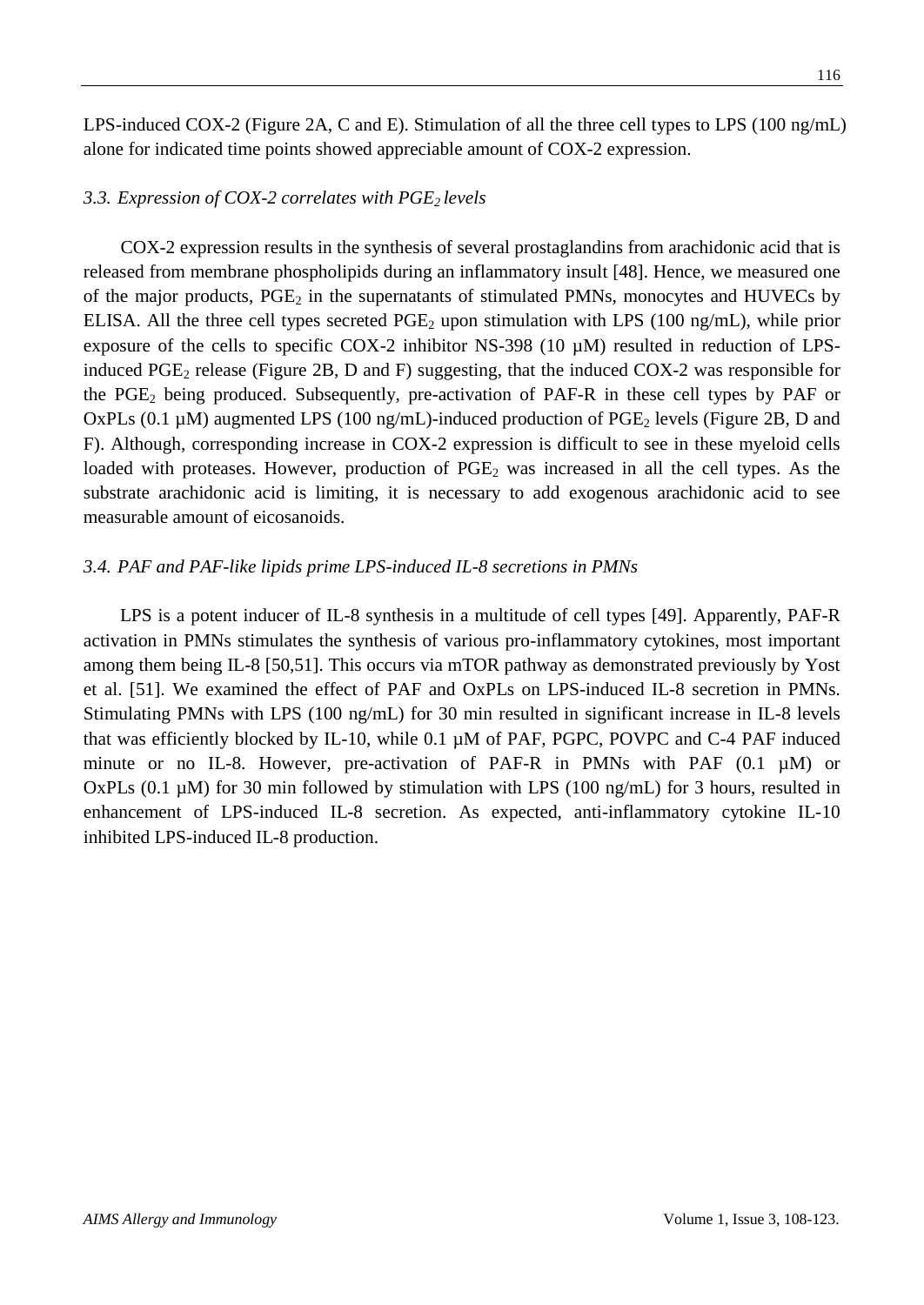

**Figure 3.** PAF and PAF-like lipids enhance LPS-induced IL-8 secretion in PMNs. Human PMNs in M199 buffer containing HEPES were incubated with PAF  $(0.1 \mu M)$ , POVPC (0.1  $\mu$ M), PGPC (0.1  $\mu$ M) and C<sub>4</sub> PAF (0.1  $\mu$ M) for 30 min. In a few experiments PMNs were pre-incubated with PAF  $(0.1 \mu M)$ , POVPC  $(0.1 \mu M)$ , PGPC  $(0.1 \mu M)$  and  $C_4$  PAF  $(0.1 \mu M)$  for 30 min followed by stimulation with LPS (100 ng/mL) for 3 hours at 37 °C. Few PMN aliquots were pre-treated with IL-10 (10 µg/mL) for 30 min prior to LPS (100 ng/mL) stimulation. The PMNs were pelleted (200  $\times$  g for 5 min) and the supernatants were assayed for IL-8 using an IL-8 duoset ELISA kit. Pre-incubation of PMNs with PAF (0.1 µM) for 30 min followed by LPS (100 ng/mL) stimulation resulted in 2-fold increase of IL-8 production compared to LPS (100 ng/mL) alone. In addition, pre-incubation with PAF-like lipids  $(0.1 \mu M)$  also enhanced LPS-induced production of IL-8. Inclusion of IL-10 successfully inhibited LPSinduced IL-8 production. Each experiment was repeated more than 3 times with similar results. The data presented are mean  $\pm$  SD.

#### **4. Discussion**

PAF and related OxPLs are predominantly formed during inflammatory conditions. Unlike, biosynthetic PAF, the formation of oxidized alkyl/acyl phosphatidylcholines is unregulated and accumulates during oxidative insult [16]. The signaling events initiated by such modified lipids profoundly modulate the immune cells to a pro-inflammatory phenotype. Oxidative modification of lipids is the primary and deadly event in atherosclerosis, where, high levels of OxLDL bearing OxPLs constitutes the fatty streaks found in atherosclerotic lesions in humans and experimental animals [33]. Previously, OxPLs were believed to be mediators of chronic inflammation. Of late, a remarkable role for OxPLs has also been suggested in an array of infectious diseases [52] that is consistent with the fact that ROS generated as a host defence mechanism during infection contributes to the formation of OxPLs. Indeed, increased serum PAF levels have been observed in septic patients and animal models of endotoxemia [53]. Consequently, exogenous PAF-AH administration to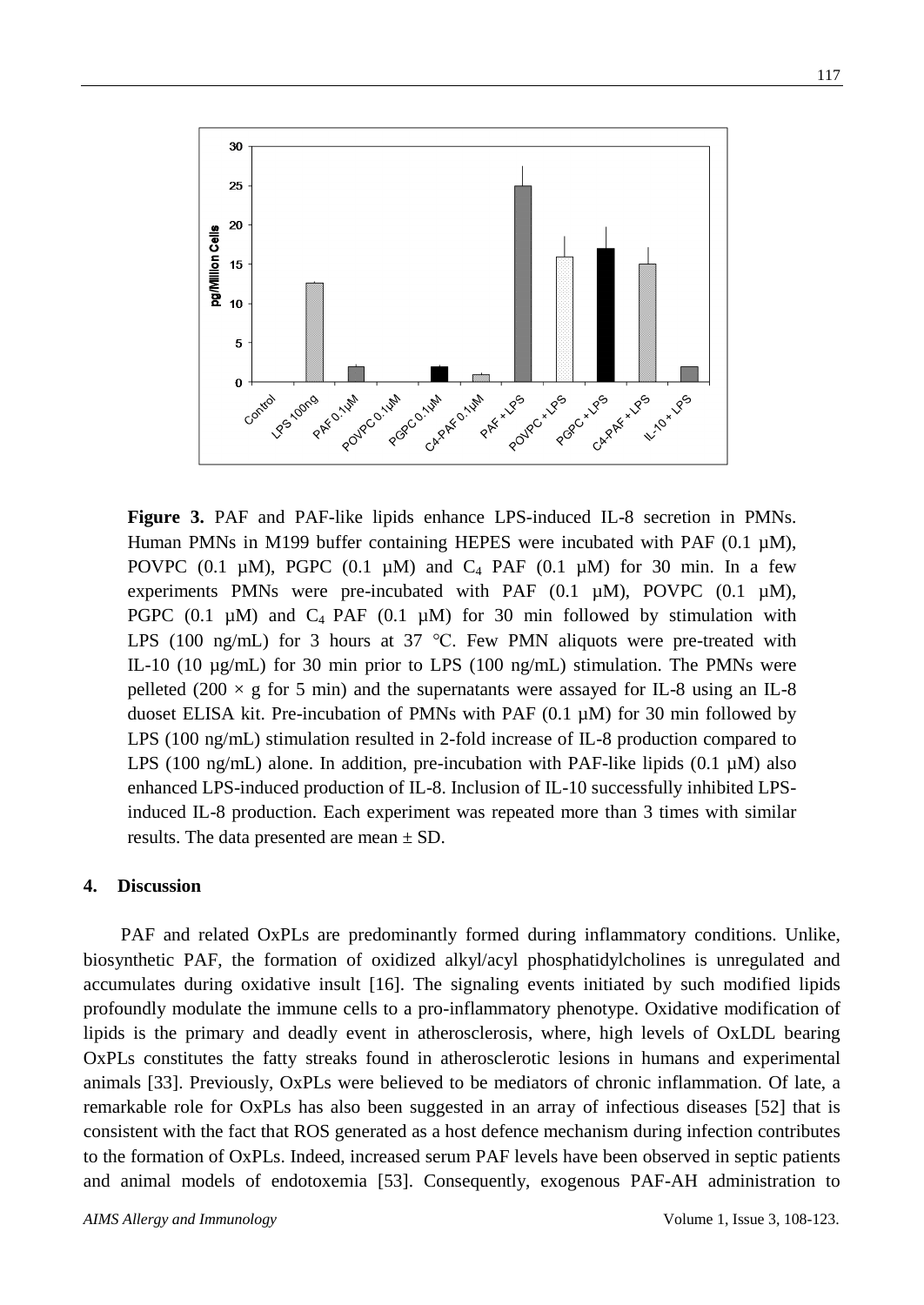hydrolyze PAF and related lipids and blocking PAF-R using specific PAF-R antagonists have been shown to protect animals from endotoxemia [54,55]. A sense of ambiguity opens up with studies claiming the inhibitory actions of OxPLs on LPS-induced effects, both in vivo [40,41] and in vitro [42,43]. Correspondingly, significant efforts have been directed to inhibit the hydrolysis of PAF using darapladib (a specific PAF-AH inhibitor) to retain PAF in circulation and thereby reduce inflammation underlying atherosclerosis [56], but in vain [57]. Besides, use of oxidized phospholipids to treat sepsis [58] is unlikely to show a positive outcome since, OxPLs themselves are shown to impair phagocytosis in Wiskott-Aldrich syndrome protein (WASP) family verprolinhomologous protein1 (WAVE1) dependent manner and diminish outcome in sepsis [59]. Additionally, our recent study indicates that intraperitoneal (i.p.) administration of a minute amount of PAF (5 µg/mouse) is lethal to Swiss albino mice [60].

In the present study, we examined the influence of POVPC, PGPC and C-4 PAF on LPSinduced effects on isolated human immune cells *viz.* monocytes and neutrophils, and also non immune cell-HUVECs. We show that POVPC and PGPC dose-dependently invoke intracellular calcium transients in human PMNs due to PAF-R activation (Figure 1). This is consistent with our previous data where we show C-4 PAF to signal via PAF-R [15]. PMNs respond quickly to agonists like PAF that cause rapid change in intracellular calcium levels that in turn causes their adhesion to activated endothelium [38]. Analogously, OxPLs derived from minimally modified OxLDL have been previously shown to increase monocyte-endothelial interactions, although there appears to be a difference in the action of PGPC and POVPC on leukocyte and endothelium via different receptors [61]. Moreover, bacterial endotoxins such as LPS and lipoproteins stimulate PMNs to synthesize PAF and PAF-like oxidized phospholipids [62], suggesting their role in amplifying endotoxin responses. Thus, LPS-induced PAF/OxPLs may further synergistically upregulate inflammatory genes including IL-8 and COX-2. We next questioned, if pre-activation of PAF-R influenced LPS-induced NF-ΚB signaling in isolated cells. Interestingly, as opposed to Eligini and her co-workers [42], where they find OxPOPC to inhibit LPS-induced COX-2 expression in human macrophages, OxPLs in our study did not suppress LPS-induced IL-8 as well as COX-2 (Figure 2A, C and E) but rather augmented these readout as seen by increase in  $PGE_2$  levels (Figure 2 B, D and F). However, macrophages secrete PAF-AH [63] and this may have contributed to the hydrolysis of OxPOPC thereby nullifying the effects of the lipid in their study. Also, PAF and OxPLs themselves were unable to significantly induce IL-8 and COX-2 in our study.

The reason behind OxPLs exerting anti-inflammatory effects against LPS is believed to be due to the inhibition of interaction of LPS with LPS binding protein (LBP) and CD14 [40], vital components of the LPS-signaling complex. The authors of this study employed sterile LPS that limit the understanding the role of OxPLs in complex clinical settings like sepsis, where multiple mediators are often involved. Interestingly, the priming effect of PAF and OxPLs on LPS-induced signaling in vascular cells observed in our studies indicates the detrimental effects exerted by them. This is in accordance with, Knapp and co-workers [22] where they observed OxPAPC to rather render CD14<sup> $-/-$ </sup> mice susceptible to *E.coli*-induced sepsis. In fact, OxPLs were found to increase mortality of mice intraperitoneally injected with viable *E. coli* cells and additionally promote bacterial growth. Besides, OxPLs also upregulated pro-inflammatory cytokine IL-6 and TNF- $\alpha$  and strongly attenuated the phagocytosing capacity of PMNs and macrophages [22]. Further, OxPLs are recognized to contribute to air way injury and inflammation in asthma and related pulmonary disorders [64] where, scavenger receptors on alveolar macrophages such as macrophage receptor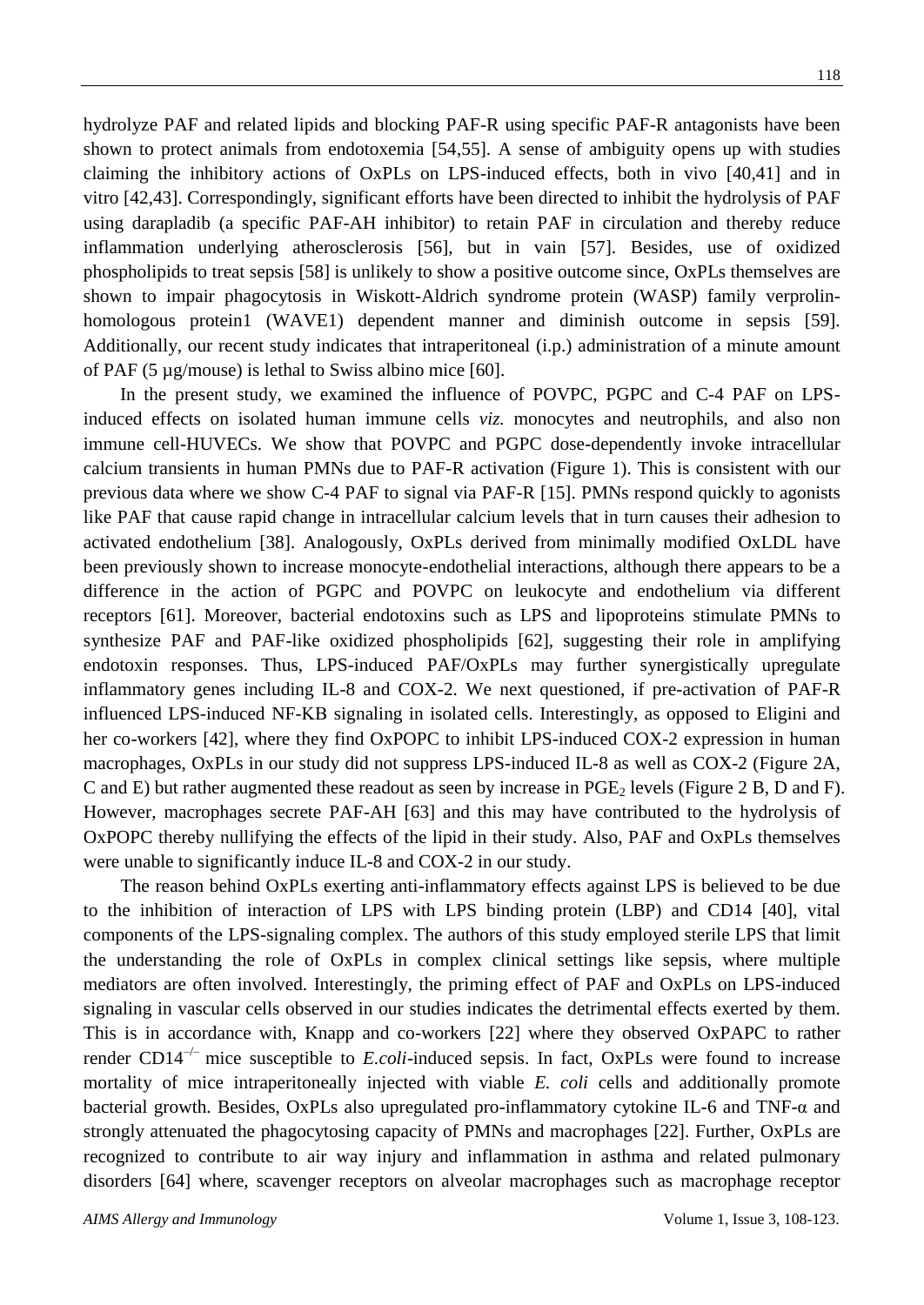with collagenous structure (MARCO) and scavenger receptor AI/II (SRA-I/II) are primarily responsible to clear oxidatively modified lipids and thereby limit lung inflammation [65]. CD36 [66] and lectin-like oxidized low-density lipoprotein receptor-1 (LOX-1) [67] are other scavenging receptors identified to play a role in clearing OxPLs in circulation and their enhanced expression is observed in pro-atherogenic conditions.

Considering the ill effects of PAF and OxPLs in inflammatory conditions, the credibility of PAF-AH appears to have a positive impact. Decreased levels of PAF-AH has been observed in a number of diseases such as asthma, coronary heart disease, stroke, systemic lupus erythematosus and Crohn's disease and is suggested to be a potential risk marker rather than risk factor [23]. Exogenous administration of rPAF-AH promotes bacterial clearance in septic mice [68]. The beneficial role of PAF-AH has also been demonstrated in vitro, where endothelial cells were protected from undergoing apoptosis when exposed to OxLDL pre-treated with PAF-AH [69]. In the present study, we show PAF and OxPLs do not impair LPS-induced pro-inflammatory responses but rather amplify (increased  $PGE_2$  levels) LPS-mediated signaling in PMNs, monocytes and HUVECs, implying the pro-inflammatory nature of this class of bioactive lipids.

## **5. Conclusion**

PAF and related PAF-like lipids do not oppose LPS signaling but indeed participate in aggravating inflammation, thus contributing to progression of inflammatory diseases. With our findings and other substantial reports suggesting the involvement of PAF and OxPLs in inflammatory disorders, using them as treatment option against sepsis is questionable. This invites a better understanding of the role of PAF and OxPLs in complex inflammatory disorders like sepsis to be advantageous for therapeutic interventions. Moreover, inhibiting PAF-AH in inflammatory scenario including CVD needs to be revisited [23].

#### **Acknowledgements**

The authors gratefully acknowledge the technical assistance of Jessica M Cemete, Stacy Macecevic, Manisha Sharma, Vidyanath Thirumala of Cleveland Clinic Foundation, USA. Dr. Paul Di Corleto (Cleveland Clinic Foundation, Lerner Research Institute, Cleveland, OH) is greatly acknowledged for providing HUVECs.

This work was supported by University Grants Commission Non-NET Fellowship (UGC-NonNETFS)—[F. 87-1-2012(SU-1)2] to SPJ; Basic Science Research fellowship [F.7-366/2012] to LCL; UGC-Major Research Project [F.No: 41-128/2012-13] to GMK, Vision Group of Science and Technology (VGST) [VGST/K-FIST(2010-11)/GRD-36/2013-14], Government of Karnataka, UGC-Special Assistance Program (UGC-SAP) [F3-14/2012(SAPII)].

## **Conflict of Interest**

The authors have no financial conflict of interest.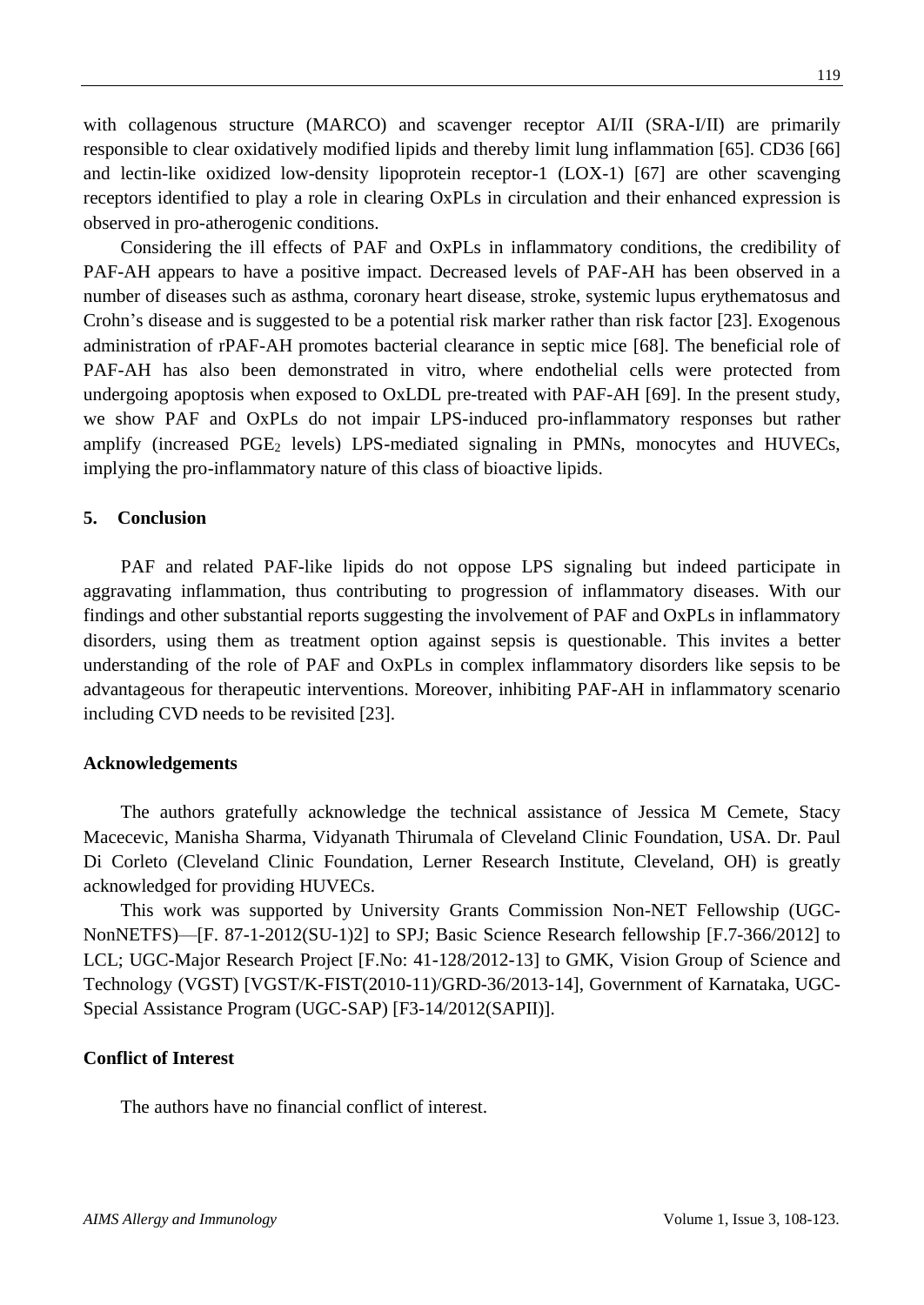## **References**

- 1. Zimmerman GA, Lorant DE, McIntyre TM, et al. (1993) Juxtacrine intercellular signaling: another way to do it. *Am J Resp Cell Mol Biol* 9: 573–577.
- 2. Raetz CR, Whitfield C (2002) Lipopolysaccharide endotoxins. *Annu Rev Biochem* 71: 635–700.
- 3. Beutler B, Rietschel ET (2003) Innate immune sensing and its roots: the story of endotoxin. *Nat Rev Immunol* 3: 169–176.
- 4. Medzhitov R (2001) Toll-like receptors and innate immunity. *Nat Rev Immunol* 1: 135–145.
- 5. Hoffmann A, Baltimore D (2006) Circuitry of nuclear factor kappa B signaling. *Immunol Rev* 210: 171–186.
- 6. Oeckinghaus A, Ghosh S (2009) The NF-kappa B family of transcription factors and its regulation. *CSH Perspect Biol* 1: a000034.
- 7. Weyrich AS, McIntyre TM, McEver RP, et al. (1995) Monocyte tethering by P-selectin regulates monocyte chemotactic protein-1 and tumor necrosis factor-alpha secretion. Signal integration and NF-kappa B translocation. *J Clin Invest* 95: 2297–2303.
- 8. Yost CC, Weyrich AS, Zimmerman GA (2010) The platelet-activating factor (PAF) signaling cascade in systemic inflammatory responses. *Biochimie* 92: 692–697.
- 9. Brand K, Page S, Walli AK, et al. (1997) Role of nuclear factor‐kappa B in atherogenesis. *Exp Physiol* 82: 297–304.
- 10. Baker RG, Hayden MS, Ghosh S (2011) NF-kappa B, inflammation and metabolic disease. *Cell Metab* 13: 11–22.
- 11. Prescott SM, Zimmerman GA, Stafforini DM, et al. (2000) Platelet-activating factor and related lipid mediators. *Annu Rev Biochem* 69: 419–445.
- 12. Mozes T, Heiligers JP, Tak CJ, et al. (1991) Platelet-activating factor is one of the mediators involved in endotoxic shock in pigs. *J lipid Med* 4: 309–325.
- 13. Koltai M, Hosford D, Braquet P (1993) PAF-induced amplification of mediator release in septic shock: prevention or downregulation by PAF antagonists. *J Lipid Med* 6: 183–198.
- 14. Shimizu T, Honda Z, Nakamura M, et al. (1992) Platelet-activating factor receptor and signal transduction. *Biochem Pharmacol* 44: 1001–1008.
- 15. Marathe GK, Davies SS, Harrison KA, et al. (1999) Inflammatory platelet-activating factor-like phospholipids in oxidized low density lipoproteins are fragmented alkyl phosphatidylcholines. *J Biol Chem* 274: 28395–28404.
- 16. Marathe GK, Harrison KA, Murphy RC, et al. (2000) Bioactive phospholipid oxidation products. *Free Radical Biol Med* 28: 1762–1770.
- 17. Smiley PL, Stremler KE, Prescott SM, et al. (1991) Oxidatively fragmented phosphatidylcholines activate human neutrophils through the receptor for platelet-activating factor. *J Biol Chem* 266: 11104–11110.
- 18. Marathe GK, Prescott SM, Zimmerman GA, et al. (2001) Oxidized LDL contains inflammatory PAF-like phospholipids. *Trends Cardiovas Med* 11: 139–142.
- 19. Leitinger N, Watson AD, Faull KF, et al. (1997) Monocyte binding to endothelial cells induced by oxidized phospholipids present in minimally oxidized low density lipoprotein is inhibited by a platelet-activating factor receptor antagonist. *Adv Expt Med Biol* 433: 379–382.
- 20. Chen R, Chen X, Salomon RG, et al. (2009) Platelet activation by low concentrations of intact oxidized LDL particles involves the PAF receptor. *Arterioscl Throm Vas Biol* 29: 363–371.

120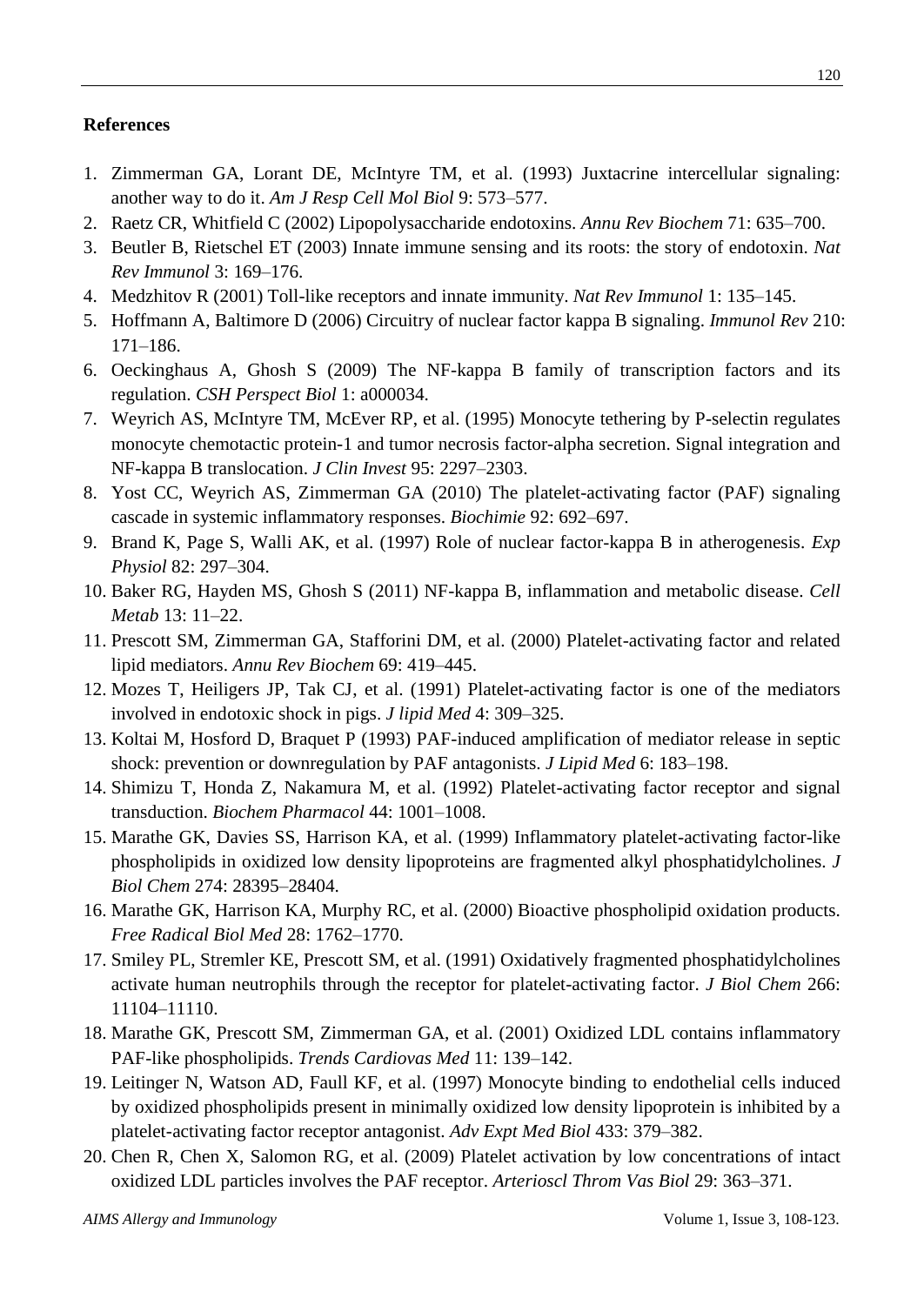- 21. Subbanagounder G, Leitinger N, Shih PT, et al. (1999) Evidence that phospholipid oxidation products and/or platelet-activating factor play an important role in early atherogenesis: in vitro and in vivo inhibition by WEB-2086. *Circ Res* 85: 311–318.
- 22. Knapp S, Matt U, Leitinger N, et al. (2007) Oxidized phospholipids inhibit phagocytosis and impair outcome in Gram-negative sepsis in vivo. *J Immunol* 178: 993–1001.
- 23. Marathe GK, Pandit C, Lakshmikanth CL, et al. (2014) To hydrolyze or not to hydrolyze: the dilemma of platelet-activating factor acetylhydrolase. *J Lipid Res* 55: 1847–1854.
- 24. Watson AD, Leitinger N, Navab M, et al. (1997) Structural identification by mass spectrometry of oxidized phospholipids in minimally oxidized low density lipoprotein that induce monocyte/ endothelial interactions and evidence for their presence in vivo. *J Biol Chem* 272: 13597–13607.
- 25. Steinberg D, Parthasarathy S, Carew TE, et al. (1989) Beyond cholesterol. Modifications of lowdensity lipoprotein that increase its atherogenicity. *New Engl J Med* 320: 915–924.
- 26. Berliner JA, Heinecke JW (1996) The role of oxidized lipoproteins in atherogenesis. *Free Radical Bio Med* 20: 707–727.
- 27. Yla-Herttuala S, Palinski W, Rosenfeld ME, et al. (1989) Evidence for the presence of oxidatively modified low density lipoprotein in atherosclerotic lesions of rabbit and man. *J Clin Invest* 84: 1086–1095.
- 28. Yang L, Latchoumycandane C, McMullen MR, et al. (2010) Chronic alcohol exposure increases circulating bioactive oxidized phospholipids. *J Biol Chem* 285: 22211–22220.
- 29. Lehr HA, Weyrich AS, Saetzler RK, et al. (1997) Vitamin C blocks inflammatory plateletactivating factor mimetics created by cigarette smoking. *J Clin Invest* 99: 2358–2364.
- 30. Appleyard CB, Hillier K (1995) Biosynthesis of platelet-activating factor in normal and inflamed human colon mucosa: evidence for the involvement of the pathway of platelet- activating factor synthesis *denovo* in inflammatory bowel disease. *Clin Sci* 88: 713–717.
- 31. Marathe GK, Johnson C, Billings SD, et al. (2005) Ultraviolet B radiation generates plateletactivating factor-like phospholipids underlying cutaneous damage. *J Biol Chem* 280: 35448– 35457.
- 32. Stafforini DM (2009) Biology of platelet-activating factor acetylhydrolase (PAF-AH, lipoprotein associated phospholipase A2). *Cardiovasc Drug Ther* 23: 73–83.
- 33. Bochkov VN, Philippova M, Oskolkova O, et al. (2006) Oxidized phospholipids stimulate angiogenesis via autocrine mechanisms, implicating a novel role for lipid oxidation in the evolution of atherosclerotic lesions. *Circ Res* 99: 900–908.
- 34. Silva AR, de Assis EF, Caiado LF, et al. (2002) Monocyte chemoattractant protein-1 and 5 lipoxygenase products recruit leukocytes in response to platelet-activating factor-like lipids in oxidized low-density lipoprotein. *J Immunol* 168: 4112–4120.
- 35. Pontsler AV, StHilaire A, Marathe GK, et al. (2002) Cyclooxygenase-2 is induced in monocytes by peroxisome proliferator activated receptor gamma and oxidized alkyl phospholipids from oxidized low density lipoprotein. *J Biol Chem* 277: 13029–13036.
- 36. Ricote M, Huang J, Fajas L, et al. (1998) Expression of the peroxisome proliferator-activated receptor gamma (PPAR-gamma) in human atherosclerosis and regulation in macrophages by colony stimulating factors and oxidized low density lipoprotein. *P Natl Acad Sci USA* 95: 7614– 7619.
- 37. Schonbeck U, Sukhova GK, Graber P, et al. (1999) Augmented expression of cyclooxygenase-2 in human atherosclerotic lesions. *Am J Pathol* 155: 1281–1291.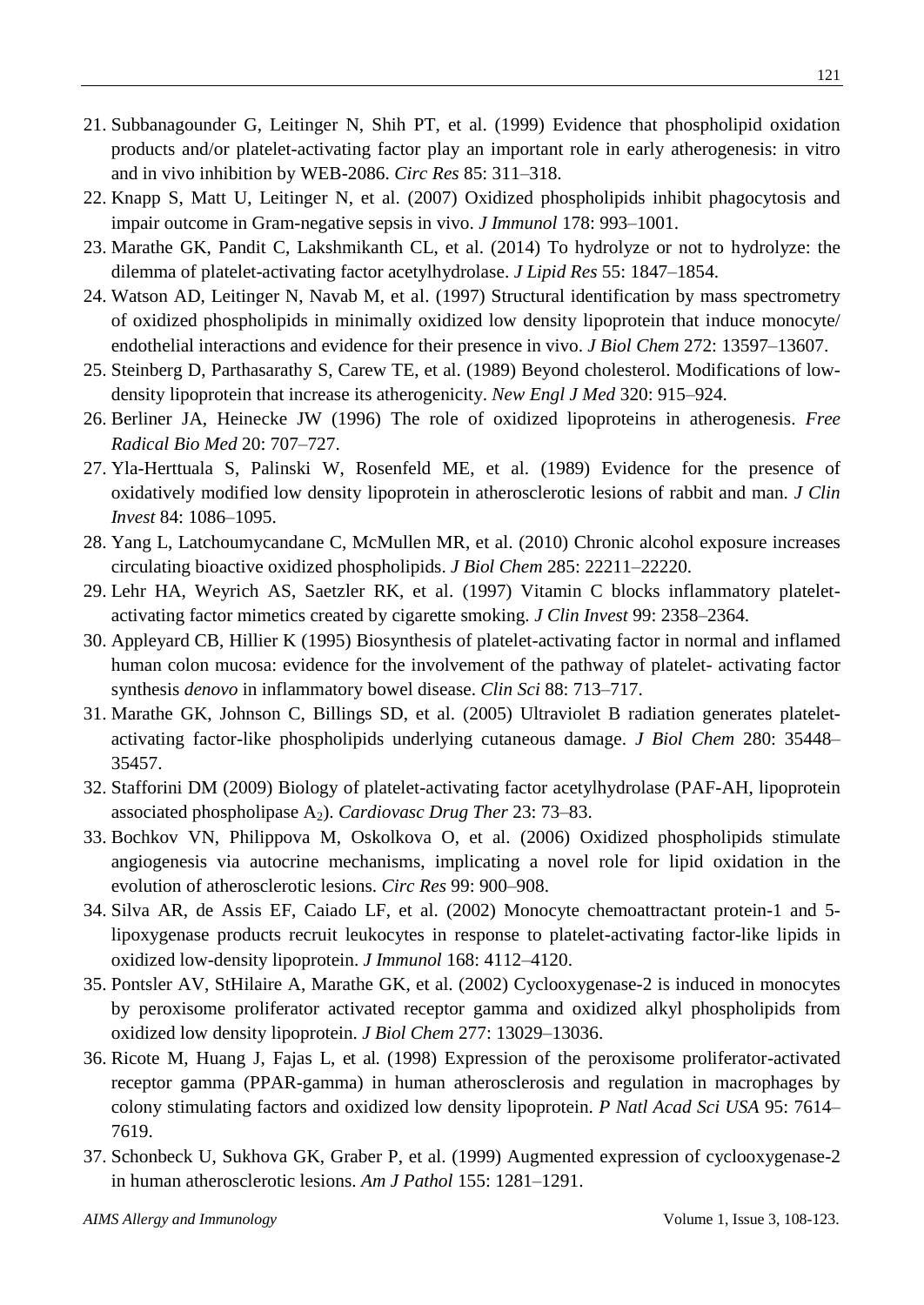- 38. Marathe GK, Zimmerman GA, Prescott SM, et al. (2002) Activation of vascular cells by PAFlike lipids in oxidized LDL. *Vasc Pharmacol* 38: 193–200.
- 39. Latchoumycandane C, Marathe GK, Zhang R, et al. (2012) Oxidatively truncated phospholipids are required agents of tumor necrosis factor alpha (TNF alpha)-induced apoptosis. *J Biol Chem*  287: 17693–17705.
- 40. Bochkov VN, Kadl A, Huber J, et al. (2002) Protective role of phospholipid oxidation products in endotoxin-induced tissue damage. *Nature* 419: 77–81.
- 41. Jeong YI, Jung ID, Lee CM, et al. (2009) The novel role of platelet-activating factor in protecting mice against lipopolysaccharide-induced endotoxic shock. *PLoS One* 4: e6503.
- 42. Eligini S, Brambilla M, Banfi C, et al. (2002) Oxidized phospholipids inhibit cyclooxygenase-2 in human macrophages via nuclear factor-kappa B/I kappa B and ERK2-dependent mechanisms. *Cardiovasc Res* 55: 406–415.
- 43. Oskolkova OV, Afonyushkin T, Preinerstorfer B, et al. (2010) Oxidized phospholipids are more potent antagonists of lipopolysaccharide than inducers of inflammation. *J Immunol* 185: 7706– 7712.
- 44. Zimmerman GA, Renzetti AD, Hill HR (1984) Granulocyte adherence in pulmonary and systemic arterial blood samples from patients with adult respiratory distress syndrome. *Am Rev Respir Dis* 129: 798–804.
- 45. Smith WL, DeWitt DL, Garavito RM (2000) Cyclooxygenases: structural, cellular and molecularbiology. *Annu Rev Biochem* 69: 145–182.
- 46. Herschman HR (1996) Prostaglandin synthase 2. *Biochim Biophys Acta* 1299: 125–140.
- 47. Maloney CG, Kutchera WA, Albertine KH, et al. (1998) Inflammatory agonists induce cyclooxygenase type 2 expression by human neutrophils. *J Immunol* 160: 1402–1410.
- 48. Marnett LJ, Rowlinson SW, Goodwin DC, et al. (1999) Arachidonic acid oxygenation by COX-1 and COX-2 Mechanisms of catalysis and inhibition. *J Biol Chem* 274: 22903–22906.
- 49. Hoffmann E, Dittrich-Breiholz O, Holtmann H, et al. (2002) Multiple control of interleukin-8 gene expression. *J Leukocyte Biol* 72: 847–855.
- 50. Countryman NB, Pei Y, Yi Q, et al. (2000) Evidence for involvement of the epidermal plateletactivating factor receptor in ultraviolet-B-radiation-induced interleukin-8 production. *J Invest Dermatol* 115: 267–272.
- 51. Yost CC, Denis MM, Lindemann S, et al. (2004) Activated polymorphonuclear leukocytes rapidly synthesize retinoic acid receptor-alpha: a mechanism for translational control of transcriptional events. *J Exp Med* 200: 671–680.
- 52. Matt U, Sharif O, Martins R, et al. (2015) Accumulating evidence for a role of oxidized phospholipids in infectious diseases. *Cell Mol Life Sci* 72: 1059–1071.
- 53. Mathiak G, Szewczyk D, Abdullah F, et al. (1997) Platelet-activating factor (PAF) in experimental and clinical sepsis. *Shock* 7: 391–404.
- 54. Fukuda Y, Kawashima H, Saito K, et al. (2000) Effect of human plasma-type platelet-activating factor acetylhydrolase in two anaphylactic shock models. *Eur J Pharmacol* 390: 203–207.
- 55. Giral M, Balsa D, Ferrando R, et al. (1996) Effects of UR-12633, a new antagonist of plateletactivating factor, in rodent models of endotoxic shock. *Brit J Pharmacol* 118: 1223–1231.
- 56. Suckling KE, Macphee CH (2002) Lipoprotein-associated phospholipase A2: a target directed at the atherosclerotic plaque. *Expert Opin Ther Tar* 6: 309–314.